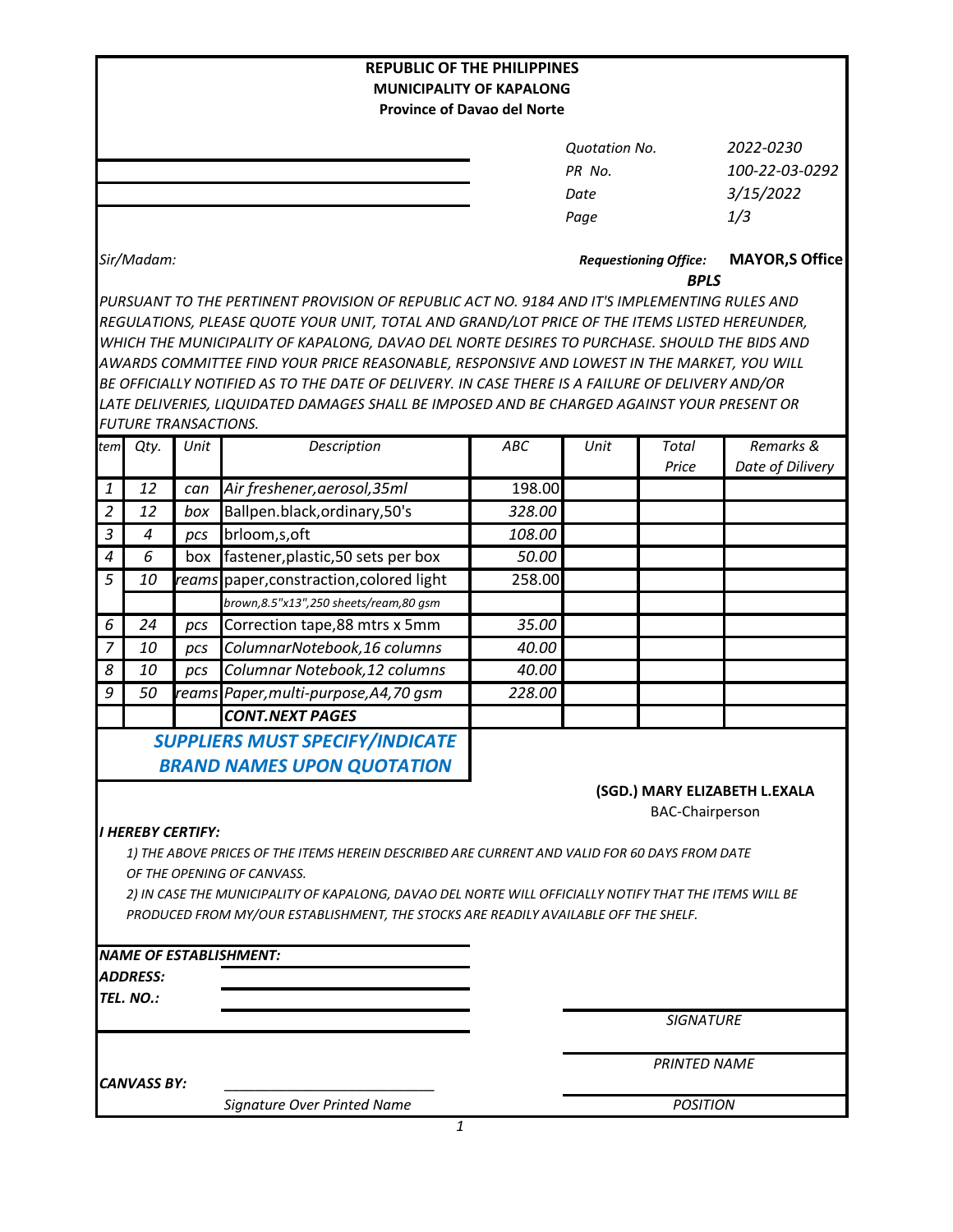|                                                                                                        |                             |       | <b>REPUBLIC OF THE PHILIPPINES</b><br><b>MUNICIPALITY OF KAPALONG</b>                                                                                                                           |                                             |                      |                        |                               |  |
|--------------------------------------------------------------------------------------------------------|-----------------------------|-------|-------------------------------------------------------------------------------------------------------------------------------------------------------------------------------------------------|---------------------------------------------|----------------------|------------------------|-------------------------------|--|
|                                                                                                        |                             |       |                                                                                                                                                                                                 | <b>Province of Davao del Norte</b>          |                      |                        |                               |  |
|                                                                                                        |                             |       |                                                                                                                                                                                                 |                                             |                      |                        |                               |  |
|                                                                                                        |                             |       |                                                                                                                                                                                                 |                                             | <b>Quotation No.</b> |                        | 2022-0229                     |  |
|                                                                                                        |                             |       |                                                                                                                                                                                                 |                                             | PR No.               |                        | 100-22-03-0297                |  |
|                                                                                                        |                             |       |                                                                                                                                                                                                 |                                             | Date                 |                        | 3/17/2022                     |  |
|                                                                                                        |                             |       |                                                                                                                                                                                                 |                                             | Page                 |                        | 1/3                           |  |
|                                                                                                        | Sir/Madam:                  |       |                                                                                                                                                                                                 | <b>Requestioning Office:</b><br><b>BPLS</b> |                      |                        | <b>MAYOR, S Office</b>        |  |
|                                                                                                        |                             |       | PURSUANT TO THE PERTINENT PROVISION OF REPUBLIC ACT NO. 9184 AND IT'S IMPLEMENTING RULES AND                                                                                                    |                                             |                      |                        |                               |  |
|                                                                                                        |                             |       | REGULATIONS, PLEASE QUOTE YOUR UNIT, TOTAL AND GRAND/LOT PRICE OF THE ITEMS LISTED HEREUNDER,                                                                                                   |                                             |                      |                        |                               |  |
|                                                                                                        |                             |       | WHICH THE MUNICIPALITY OF KAPALONG, DAVAO DEL NORTE DESIRES TO PURCHASE. SHOULD THE BIDS AND                                                                                                    |                                             |                      |                        |                               |  |
|                                                                                                        |                             |       | AWARDS COMMITTEE FIND YOUR PRICE REASONABLE, RESPONSIVE AND LOWEST IN THE MARKET, YOU WILL                                                                                                      |                                             |                      |                        |                               |  |
|                                                                                                        |                             |       | BE OFFICIALLY NOTIFIED AS TO THE DATE OF DELIVERY. IN CASE THERE IS A FAILURE OF DELIVERY AND/OR<br>LATE DELIVERIES, LIQUIDATED DAMAGES SHALL BE IMPOSED AND BE CHARGED AGAINST YOUR PRESENT OR |                                             |                      |                        |                               |  |
|                                                                                                        | <b>FUTURE TRANSACTIONS.</b> |       |                                                                                                                                                                                                 |                                             |                      |                        |                               |  |
| tem                                                                                                    | Qty.                        | Unit  | Description                                                                                                                                                                                     | ABC                                         | Unit                 | Total                  | Remarks &                     |  |
| No.                                                                                                    |                             |       |                                                                                                                                                                                                 |                                             | Price                | Price                  | Date of Delivery              |  |
| 10                                                                                                     | 50                          | reams | Paper, mullti-purpose, legal, 70gsm                                                                                                                                                             | 234.00                                      |                      |                        |                               |  |
| 11                                                                                                     | 12                          | boxes | Staple wire #35,5000's                                                                                                                                                                          | 51.00                                       |                      |                        |                               |  |
| 12                                                                                                     | 24                          | pcs   | Dishwashingpaste, 400 grms,                                                                                                                                                                     | 50.00                                       |                      |                        |                               |  |
| 13                                                                                                     | 24                          | tube  | Toilet Bowl C.leaner, 1000ml                                                                                                                                                                    | 342.00                                      |                      |                        |                               |  |
| 14                                                                                                     | $\overline{2}$              | pcs   | Toilet blowl brush with Holder                                                                                                                                                                  | 72.00                                       |                      |                        |                               |  |
|                                                                                                        |                             |       | plastic, double type                                                                                                                                                                            |                                             |                      |                        |                               |  |
| 15                                                                                                     | $\overline{2}$              | pcs   | Toilet wall and floor brush, with                                                                                                                                                               | 60.00                                       |                      |                        |                               |  |
|                                                                                                        |                             |       | plastic holder                                                                                                                                                                                  |                                             |                      |                        |                               |  |
| 16                                                                                                     | 16                          | pcs   | Bulb,23W,LED,Spiral type                                                                                                                                                                        | 198.00                                      |                      |                        |                               |  |
| 17                                                                                                     | 25                          | reams | Folder, paer, brown, 8.5" x 14                                                                                                                                                                  | 684.00                                      |                      |                        |                               |  |
|                                                                                                        |                             |       | <b>CONT.NEXT PAGES</b>                                                                                                                                                                          |                                             |                      |                        |                               |  |
|                                                                                                        |                             |       | <b>SUPPLIER MUST SPECIFY/INDICATE</b>                                                                                                                                                           |                                             |                      |                        |                               |  |
|                                                                                                        |                             |       | <b>BRAND NAMES UPON QUOTATION</b>                                                                                                                                                               |                                             |                      |                        |                               |  |
|                                                                                                        |                             |       |                                                                                                                                                                                                 |                                             |                      |                        | (SGD.) MARY ELIZABITH L.EXALA |  |
|                                                                                                        |                             |       |                                                                                                                                                                                                 |                                             |                      | <b>BAC-Chairperson</b> |                               |  |
|                                                                                                        | <b>I HEREBY CERTIFY:</b>    |       |                                                                                                                                                                                                 |                                             |                      |                        |                               |  |
|                                                                                                        |                             |       | 1) THE ABOVE PRICES OF THE ITEMS HEREIN DESCRIBED ARE CURRENT AND VALID FOR 60 DAYS FROM DATE                                                                                                   |                                             |                      |                        |                               |  |
|                                                                                                        |                             |       | OF THE OPENING OF CANVASS.                                                                                                                                                                      |                                             |                      |                        |                               |  |
| 2) IN CASE THE MUNICIPALITY OF KAPALONG, DAVAO DEL NORTE WILL OFFICIALLY NOTIFY THAT THE ITEMS WILL BE |                             |       |                                                                                                                                                                                                 |                                             |                      |                        |                               |  |
|                                                                                                        |                             |       | PRODUCED FROM MY/OUR ESTABLISHMENT, THE STOCKS ARE READILY AVAILABLE OFF THE SHELF.                                                                                                             |                                             |                      |                        |                               |  |
|                                                                                                        |                             |       |                                                                                                                                                                                                 |                                             |                      |                        |                               |  |
|                                                                                                        |                             |       | <b>NAME OF ESTABLISHMENT:</b>                                                                                                                                                                   |                                             |                      |                        |                               |  |
|                                                                                                        | <b>ADDRESS:</b>             |       |                                                                                                                                                                                                 |                                             |                      |                        |                               |  |
|                                                                                                        | TEL. NO.:                   |       |                                                                                                                                                                                                 |                                             |                      | <b>SIGNATURE</b>       |                               |  |
|                                                                                                        |                             |       |                                                                                                                                                                                                 |                                             |                      |                        |                               |  |
|                                                                                                        |                             |       |                                                                                                                                                                                                 |                                             |                      | <b>PRINTED NAME</b>    |                               |  |
|                                                                                                        | <b>CANVASS BY:</b>          |       |                                                                                                                                                                                                 |                                             |                      |                        |                               |  |
|                                                                                                        |                             |       | Signature Over Printed Name                                                                                                                                                                     |                                             |                      | <b>POSITION</b>        |                               |  |
|                                                                                                        |                             |       | 2                                                                                                                                                                                               |                                             |                      |                        |                               |  |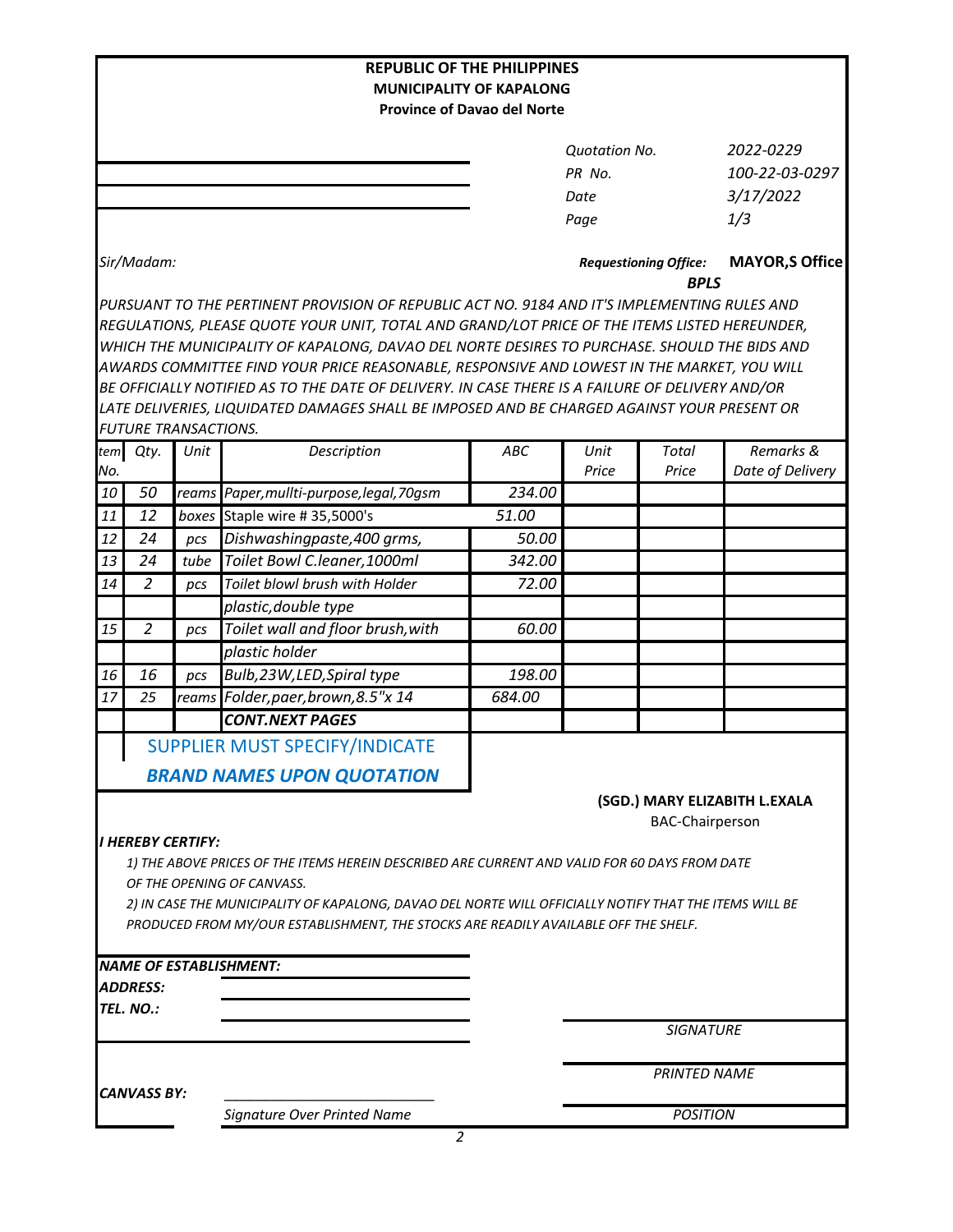| <b>Province of Davao del Norte</b><br>2022-0229<br><b>Quotation No.</b><br>PR No.<br>3/17/2022<br>Date<br>1/3<br>Page<br>Sir/Madam:<br><b>Requestioning Office:</b><br><b>BPLS</b><br>PURSUANT TO THE PERTINENT PROVISION OF REPUBLIC ACT NO. 9184 AND IT'S IMPLEMENTING RULES AND<br>REGULATIONS, PLEASE QUOTE YOUR UNIT, TOTAL AND GRAND/LOT PRICE OF THE ITEMS LISTED HEREUNDER,<br>WHICH THE MUNICIPALITY OF KAPALONG, DAVAO DEL NORTE DESIRES TO PURCHASE. SHOULD THE BIDS AND<br>AWARDS COMMITTEE FIND YOUR PRICE REASONABLE, RESPONSIVE AND LOWEST IN THE MARKET, YOU WILL<br>BE OFFICIALLY NOTIFIED AS TO THE DATE OF DELIVERY. IN CASE THERE IS A FAILURE OF DELIVERY AND/OR<br>LATE DELIVERIES, LIQUIDATED DAMAGES SHALL BE IMPOSED AND BE CHARGED AGAINST YOUR PRESENT OR<br><b>FUTURE TRANSACTIONS.</b><br>Description<br>Remarks &<br>tem Qty.<br>Unit<br>ABC<br>Unit<br>Total<br>Price<br>No.<br>100 pcs per ream<br>6<br>Markingtape, white, 38mm x 50m, 2<br>107.00<br>18<br>rolls<br>19<br>6<br>rolls<br>Tape transparent, 1inch x 100<br>42.00<br>meters<br>12<br>Multi-purpose Glue, 130g<br>57.00<br>20<br>pccs<br>66,494.00<br>TOTAL APPROVED BUDGET CONTRACT<br><b>SUPPLIERS MUST SPECIFY/INDICATE</b><br><b>BRAND NAMES UPON QUOTATION</b><br>(SGD.) MARY ELIZABETH L.EXALA<br><b>BAC-Chairperson</b><br><b>I HEREBY CERTIFY:</b><br>1) THE ABOVE PRICES OF THE ITEMS HEREIN DESCRIBED ARE CURRENT AND VALID FOR 60 DAYS FROM DATE<br>OF THE OPENING OF CANVASS.<br>2) IN CASE THE MUNICIPALITY OF KAPALONG, DAVAO DEL NORTE WILL OFFICIALLY NOTIFY THAT THE ITEMS WILL BE<br>PRODUCED FROM MY/OUR ESTABLISHMENT, THE STOCKS ARE READILY AVAILABLE OFF THE SHELF.<br><b>NAME OF ESTABLISHMENT:</b><br>ADDRESS:<br>TEL. NO.:<br><b>SIGNATURE</b><br><b>PRINTED NAME</b><br><b>CANVASS BY:</b><br>Signature Over Printed Name<br><b>POSITION</b> |  |  | <b>REPUBLIC OF THE PHILIPPINES</b> | <b>MUNICIPALITY OF KAPALONG</b> |  |                        |                  |
|-----------------------------------------------------------------------------------------------------------------------------------------------------------------------------------------------------------------------------------------------------------------------------------------------------------------------------------------------------------------------------------------------------------------------------------------------------------------------------------------------------------------------------------------------------------------------------------------------------------------------------------------------------------------------------------------------------------------------------------------------------------------------------------------------------------------------------------------------------------------------------------------------------------------------------------------------------------------------------------------------------------------------------------------------------------------------------------------------------------------------------------------------------------------------------------------------------------------------------------------------------------------------------------------------------------------------------------------------------------------------------------------------------------------------------------------------------------------------------------------------------------------------------------------------------------------------------------------------------------------------------------------------------------------------------------------------------------------------------------------------------------------------------------------------------------------------------------------------------------------------|--|--|------------------------------------|---------------------------------|--|------------------------|------------------|
|                                                                                                                                                                                                                                                                                                                                                                                                                                                                                                                                                                                                                                                                                                                                                                                                                                                                                                                                                                                                                                                                                                                                                                                                                                                                                                                                                                                                                                                                                                                                                                                                                                                                                                                                                                                                                                                                       |  |  |                                    |                                 |  |                        |                  |
|                                                                                                                                                                                                                                                                                                                                                                                                                                                                                                                                                                                                                                                                                                                                                                                                                                                                                                                                                                                                                                                                                                                                                                                                                                                                                                                                                                                                                                                                                                                                                                                                                                                                                                                                                                                                                                                                       |  |  |                                    |                                 |  |                        | 100-22-03-0297   |
|                                                                                                                                                                                                                                                                                                                                                                                                                                                                                                                                                                                                                                                                                                                                                                                                                                                                                                                                                                                                                                                                                                                                                                                                                                                                                                                                                                                                                                                                                                                                                                                                                                                                                                                                                                                                                                                                       |  |  |                                    |                                 |  | <b>MAYOR, S Office</b> |                  |
|                                                                                                                                                                                                                                                                                                                                                                                                                                                                                                                                                                                                                                                                                                                                                                                                                                                                                                                                                                                                                                                                                                                                                                                                                                                                                                                                                                                                                                                                                                                                                                                                                                                                                                                                                                                                                                                                       |  |  |                                    |                                 |  |                        |                  |
|                                                                                                                                                                                                                                                                                                                                                                                                                                                                                                                                                                                                                                                                                                                                                                                                                                                                                                                                                                                                                                                                                                                                                                                                                                                                                                                                                                                                                                                                                                                                                                                                                                                                                                                                                                                                                                                                       |  |  |                                    |                                 |  |                        |                  |
|                                                                                                                                                                                                                                                                                                                                                                                                                                                                                                                                                                                                                                                                                                                                                                                                                                                                                                                                                                                                                                                                                                                                                                                                                                                                                                                                                                                                                                                                                                                                                                                                                                                                                                                                                                                                                                                                       |  |  |                                    |                                 |  |                        | Date of Dilivery |
|                                                                                                                                                                                                                                                                                                                                                                                                                                                                                                                                                                                                                                                                                                                                                                                                                                                                                                                                                                                                                                                                                                                                                                                                                                                                                                                                                                                                                                                                                                                                                                                                                                                                                                                                                                                                                                                                       |  |  |                                    |                                 |  |                        |                  |
|                                                                                                                                                                                                                                                                                                                                                                                                                                                                                                                                                                                                                                                                                                                                                                                                                                                                                                                                                                                                                                                                                                                                                                                                                                                                                                                                                                                                                                                                                                                                                                                                                                                                                                                                                                                                                                                                       |  |  |                                    |                                 |  |                        |                  |
|                                                                                                                                                                                                                                                                                                                                                                                                                                                                                                                                                                                                                                                                                                                                                                                                                                                                                                                                                                                                                                                                                                                                                                                                                                                                                                                                                                                                                                                                                                                                                                                                                                                                                                                                                                                                                                                                       |  |  |                                    |                                 |  |                        |                  |
|                                                                                                                                                                                                                                                                                                                                                                                                                                                                                                                                                                                                                                                                                                                                                                                                                                                                                                                                                                                                                                                                                                                                                                                                                                                                                                                                                                                                                                                                                                                                                                                                                                                                                                                                                                                                                                                                       |  |  |                                    |                                 |  |                        |                  |
|                                                                                                                                                                                                                                                                                                                                                                                                                                                                                                                                                                                                                                                                                                                                                                                                                                                                                                                                                                                                                                                                                                                                                                                                                                                                                                                                                                                                                                                                                                                                                                                                                                                                                                                                                                                                                                                                       |  |  |                                    |                                 |  |                        |                  |
|                                                                                                                                                                                                                                                                                                                                                                                                                                                                                                                                                                                                                                                                                                                                                                                                                                                                                                                                                                                                                                                                                                                                                                                                                                                                                                                                                                                                                                                                                                                                                                                                                                                                                                                                                                                                                                                                       |  |  |                                    |                                 |  |                        |                  |
|                                                                                                                                                                                                                                                                                                                                                                                                                                                                                                                                                                                                                                                                                                                                                                                                                                                                                                                                                                                                                                                                                                                                                                                                                                                                                                                                                                                                                                                                                                                                                                                                                                                                                                                                                                                                                                                                       |  |  |                                    |                                 |  |                        |                  |
|                                                                                                                                                                                                                                                                                                                                                                                                                                                                                                                                                                                                                                                                                                                                                                                                                                                                                                                                                                                                                                                                                                                                                                                                                                                                                                                                                                                                                                                                                                                                                                                                                                                                                                                                                                                                                                                                       |  |  |                                    |                                 |  |                        |                  |
|                                                                                                                                                                                                                                                                                                                                                                                                                                                                                                                                                                                                                                                                                                                                                                                                                                                                                                                                                                                                                                                                                                                                                                                                                                                                                                                                                                                                                                                                                                                                                                                                                                                                                                                                                                                                                                                                       |  |  |                                    |                                 |  |                        |                  |
|                                                                                                                                                                                                                                                                                                                                                                                                                                                                                                                                                                                                                                                                                                                                                                                                                                                                                                                                                                                                                                                                                                                                                                                                                                                                                                                                                                                                                                                                                                                                                                                                                                                                                                                                                                                                                                                                       |  |  |                                    |                                 |  |                        |                  |